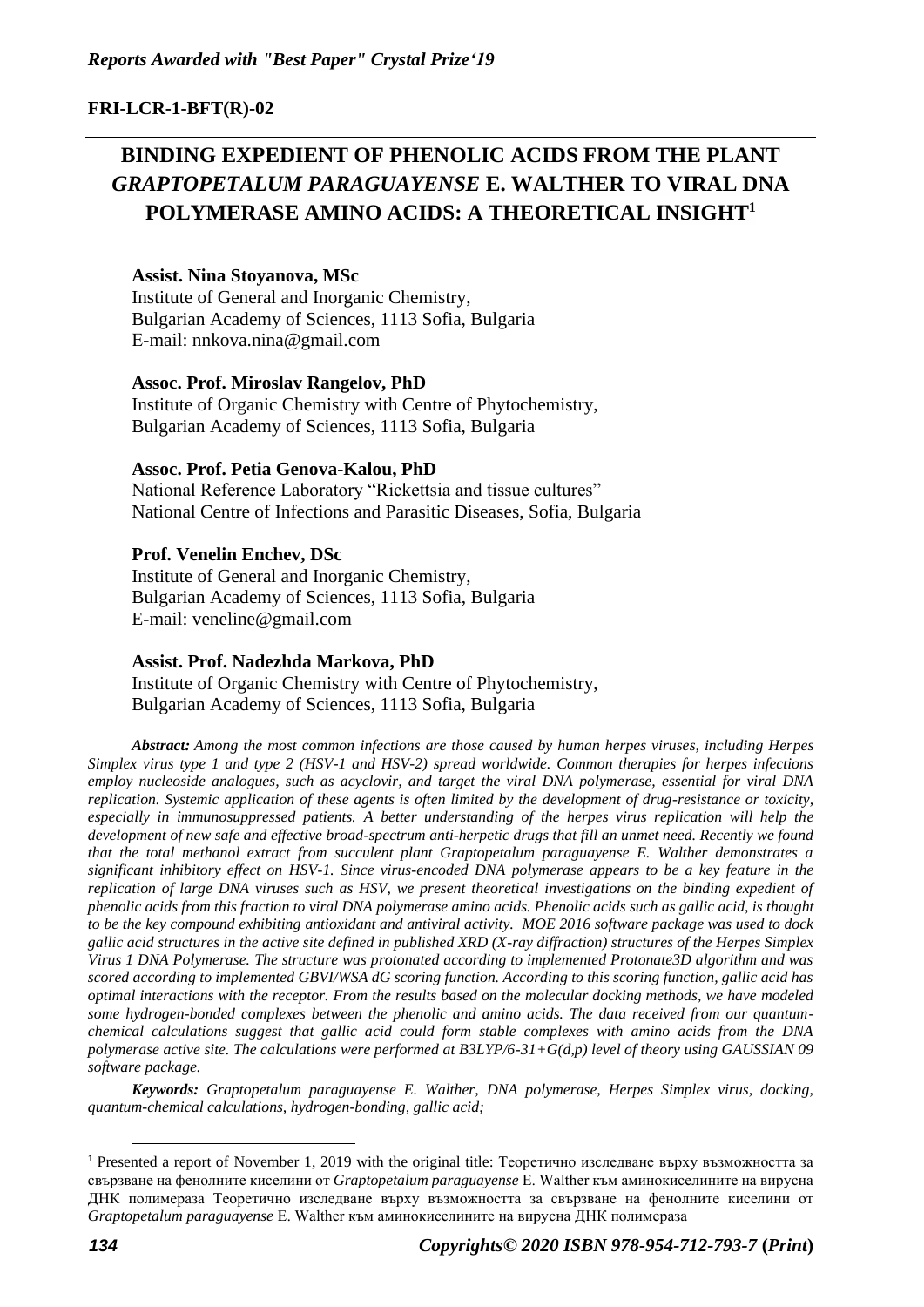## **INTRODUCTION**

Herpes viruses are large DNA viruses. There are around 100 types of Herpes viruses but only 8 typically infect humans and have clinical significance (Weller and Coen, 2012). When replicating they need DNA polymerase enzyme which is carried by the virions to accurately replicate their genomes. As a key component of the replication, viral DNA polymerases are the main target of the currently used antiviral therapies (Coen and Schaffer, 2003). Most of the antiherpetic drugs are nucleoside analogues which are a rich source of antiviral agents. Systemic application of these agents is often limited by the development of drug-resistance or toxicity, especially in immunosuppressed patients which highlights the need for new therapeutic options. Plant extracts and plant-derived compounds represent an important source of new potential antiherpetic drugs.

*Crassulaceae* family had shown high virus neutralizing activity (Ürményi et al., 2016). The succulent plant *Graptopetalum paraguayense* E. Walther (GP) is a member of this family. The plant is native to Mexico and is popular in Chinese herbal medicine. It is a widely consumed plant food in Taiwan and it is used in folk medicine. This herb possesses several health benefits: antiinflammatory (Chen et al., 2016), antioxidant (Chung et al., 2005) and antineoplastic activities (Hsu et al., 2015).

There are no studies about the antiviral effect of the plant *Graptopetalum paraguayense E Walter.* Recently we found for the first time that the total methanol extract from GP demonstrates a significant inhibitory effect on wild-type HSV-1 strain Victoria. The results from the cytotoxicity investigation of the tested extract showed a high cell tolerable concentration range (Zaharieva et al., 2019)*.*

There are few scientific articles on the chemical composition of *Graptopetalum paraguayense*. Several glycosides of the flavonoids kaempferol and quercetin were found by Liu et al. (Liu et al., 2015). The total phenol and anthocyanin contents were analyzed by Chung et al. (Chung et al., 2005) to evaluate the anti-oxidative activities of different extracts of GP. The highest total phenol and anthocyanin contents were obtained from GE50 of GP and could be attributed to the radical-scavenging activities of the extract, probably due to gallic acid (GA). The anti-herpetic activity demonstrated in our investigation is probably also related to the presence of phenols, and in particular gallic acid.

Since virus-encoded DNA polymerase appears to be a key feature in the replication of large DNA viruses such as HSV, we present theoretical investigations on the binding expedient of gallic acid to viral DNA polymerase amino acids using quantum chemical methods.

#### **RESULTS AND DISCUSSION**

To clarify the interactions between GA and residues inside the cavity of the active site of DNA polymerase (DNA Pol) with 2GV9 pbd code (Liu et al., 2006) a docking simulation was performed. MOE 2016 software package was used to dock gallic acid structures in the active site defined in published XRD (X-ray diffraction) structures of the Herpes Simplex Virus 1 DNA Polymerase.To prepare the XRD structure used for the docking procedure, we removed the nonpeptide species (water, acyclovir and ions) (Fig. 1). In the next step all possible structural conformers of gallic acid were docked inside the pocket and the interaction energy was elucidated according to GBVI/WSA scoring function (Corbeil et al., 2012). During the docking procedure α-C-skeleton of the protein was frozen while other residue functional groups were treated with induced fit algorithm. The results obtained were ranked by their interaction energy. The possible interactions between the phenolic acid and the amino acids in the DNA Pol pocket are shown on Fig. 2.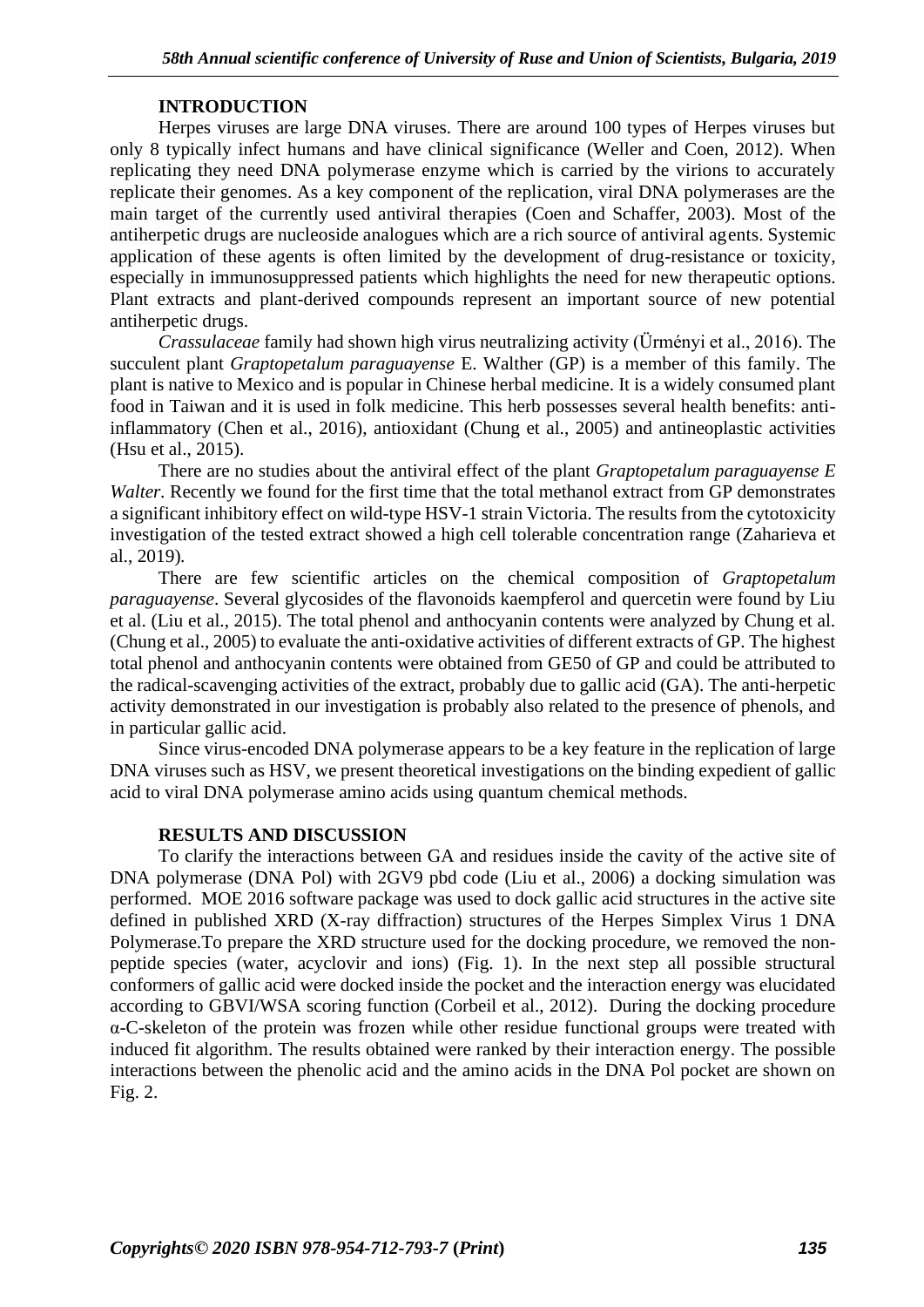

Fig. 1. Active site of DNA polymerase with 2GV9 pbd code**.**



Fig. 2. Interactions of gallic acid inside the active center of DNA polymerase

To study the two binding modes between GA (by -COOH and -OH groups) and DNA Pol active site quantum-chemical calculations at B3LYP/6-31+G(d,p) (Lee et al., 1988), (Becke, 1993) theoretical level were performed by GAUSSIAN 09 suite of programs (M. Frisch, et al., 2009). On the other hand the amino acids could bind to GA by their -COOH and amino groups. To simulate the interactions between GA and amino acids, hydrogen bonded complex between the carboxylic groups of the two acids was modelled (Fig. 3). Since aspartic acid is one of the amino acids in the structure of the DNA Pol active site (Liu et al., 2006) we modelled gallic acid-aspartic acid complex. Initially, the geometries of GA, aspartic acid and their complex were optimized at B3LYP/6-31+G(d,p) level. The interaction energy ( $E_{int}$ ) of the complex was estimated to be 16.94 kcal mol<sup>-1</sup> by formula 1:

$$
E_{int} = E_{GA} + E_{Asp} - E_{complex}
$$
 (1)

The value of  $E_{int}$  as well as the strong intermolecular hydrogen bonds in the model presented on Fig. 3 show that GA forms stable hydrogen-bonded complex with aspartic acid.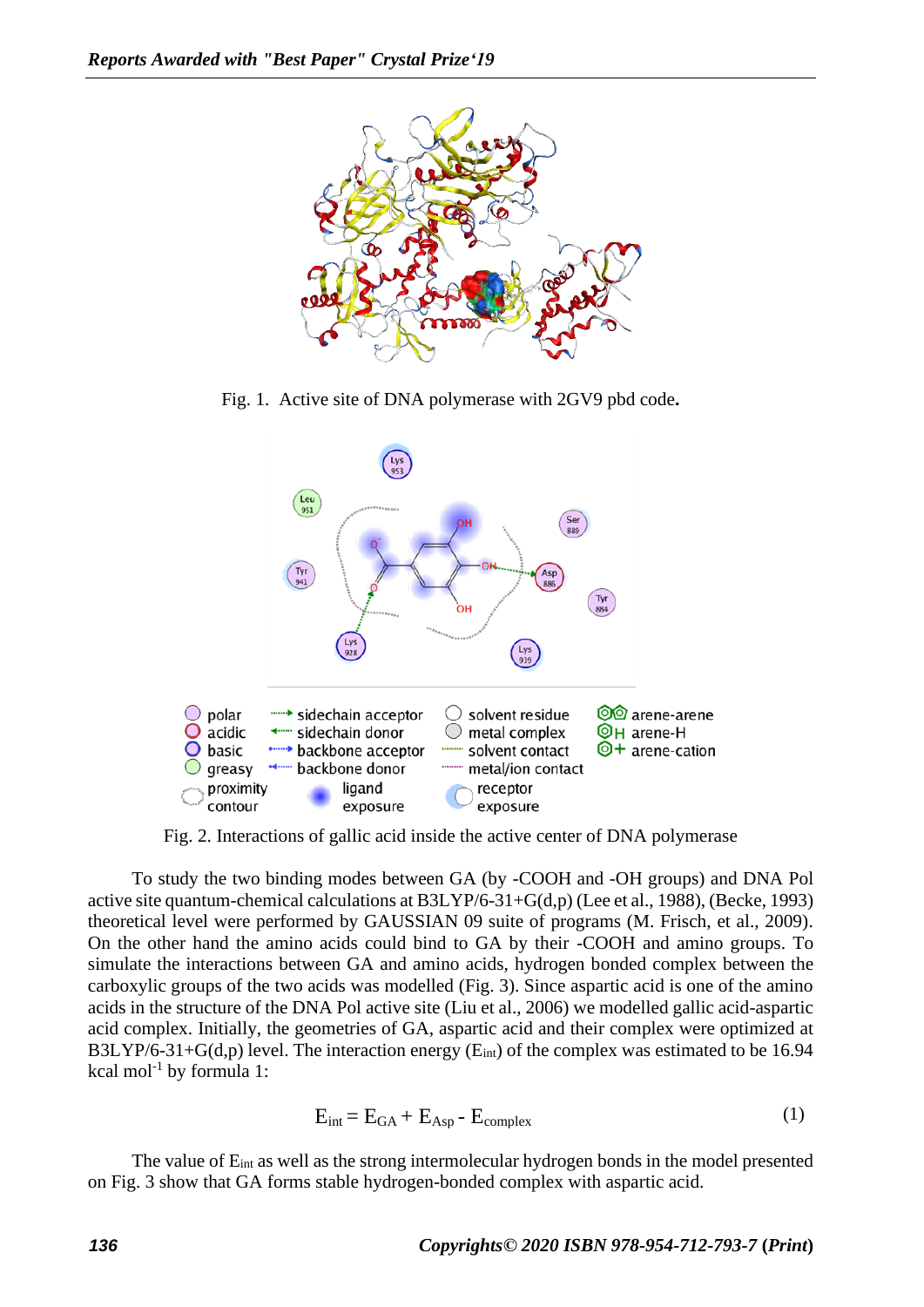

Fig. 3. Gallic acid-aspartic acid complex, optimized at B3LYP/6-31+G(d,p) level. The length of the intermolecular hydrogen bonds is in Å.



Fig. 4.Structures of the gallic acid complexes calculated at B3LYP/6-31+G(d,p) level: a) GA-  $+2H_2O$ ; b) GA<sup>-</sup> $+2H_2O+EtOH$ ; c) GA<sup>-</sup> $+2H_2O+EtAH^+$ ; d) GA<sup>-</sup> $+2H_2O+EtOH+EtAH^+$ . The length of the intermolecular hydrogen bonds is in Å.

To simulate the interactions between GA and DNA Pol active site four hydrogen-bonded complexes were considered (Fig. 4). In order to resemble the amino acids in the enzyme active site (Fig. 2) we mimicked them with ethanol and protonated ethylamine (EtAH+). Since in physiological conditions the phenolic acid carboxyl groups are deprotonated and the amino groups are in protonated form we made complexes of deprotonated gallic acid (GA- ) and protonated ethylamine. Because of the presence of water in the enzymes active sites, we modelled our complexes with two water molecules bounded by intermolecular hydrogen bonds to deprotonated carboxyl group of GA. These bonds stabilized the complexes of GA with EtAH+. One EtAH+ molecule was situated in the same region forming hydrogen bonds with GA and water. To estimate the influence of the hydrogen bonds forming between –OH groups of GA and DNA Pol residues the ethanol molecule was located close to the hydroxyl groups of the acid (Fig. 4b). All interactions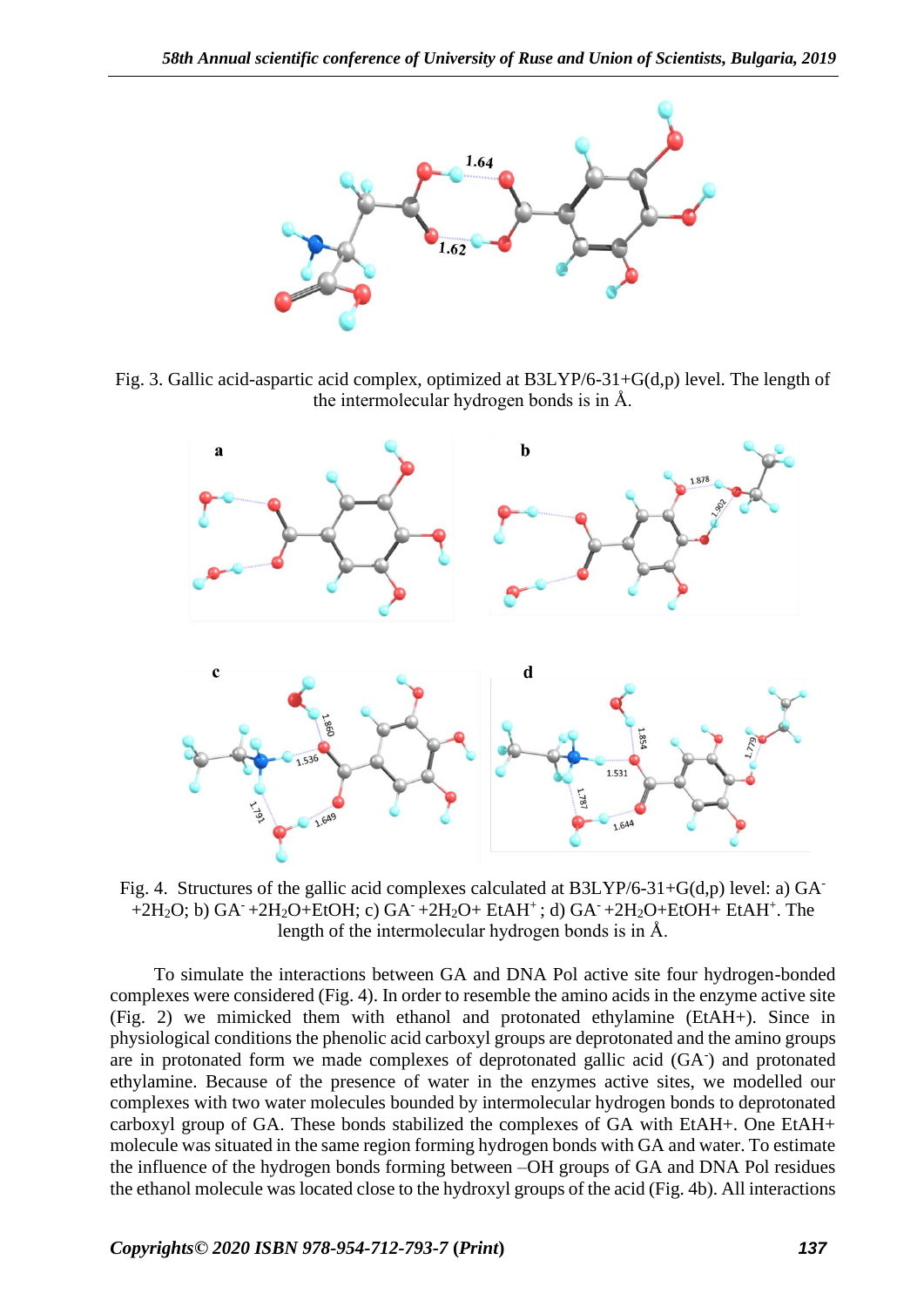described above are taken into account in the complex shown on Fig. 4d. The hydrogen bonds formed between ethanol and the hydroxyl groups of the gallic acid (Fig.4b) are shortening in the presence of ethylamine (Fig.4d).

The geometry optimization of the molecular structure of complexes:  $GA^- + 2H_2O$ ,  $GA^ +2H_2O+EtAH^+$ ,  $GA^-+2H_2O+EtOH$  and  $GA^-+2H_2O+EtOH+EtAH^+$  as well as  $GA^-$ ,  $2H_2O$ , EtOH and  $EtAH^*$  was performed at  $B3LYP/6-31+G(d,p)$  level (Fig. 4).

The interaction energy of the  $GA^-+2H_2O+EtOH+EtAH^+$  complex was calculated by:

$$
E_{int} = (E_{water} + E_{GA} + E_{EtOH} + E_{EtAH}^+) - E_{complex}
$$
 (2)

The interaction energy of the  $GA^-+2H_2O+EtOH+EtAH^+$  complex was found to be 32.97 kcal mol<sup>-1</sup>. The value of  $E_{int}$  as well as the strong intermolecular hydrogen bonds in the model presented on Fig. 4d show that GA forms stable hydrogen-bonded complex with DNA Pol active site residues.

#### **CONCLUSION**

For investigation on the binding expedient of the gallic acid from *Graptopetalum paraguaense* to DNA Pol participating in HSV-1 replication, molecular docking and quantumchemical calculations were applied. The results obtained show considerable affinity of the gallic acid towards enzyme active site. The interaction energy of the complex is  $32.97$  kcal mol<sup>-1</sup>. Therefore, we can conclude that the complex formed (Fig. 4d) is stable and gallic acid demonstrates great affinity for binding to the active site of DNA Pol where it can exhibit its inhibitory properties.

**Acknowledgements:** This work was supported by the Bulgarian National Science Fund under Grant DN19/16/2017**.**

#### **REFERENCES**

Becke, A.D., 1993. Density-functional thermochemistry. III. The role of exact exchange. The Journal of Chemical Physics 98, 5648–5652. https://doi.org/10.1063/1.464913

Chen, S.-J., Yen, C.-H., Liu, J.-T., Tseng, Y.-F., Lin, P.-T., 2016. Anti-inflammatory effect of water extracts of Graptopetalum paraguayense supplementation in subjects with metabolic syndrome: A preliminary study. Journal of the Science of Food and Agriculture 96, 1772–1776. https://doi.org/10.1002/jsfa.7284

Chung, Y.-C., Chen, S.-J., Hsu, C.-K., Chang, C.-T., Chou, S.-T., 2005. Studies on the antioxidative activity of Graptopetalum paraguayense E. Walther. Food Chemistry 91, 419–424. https://doi.org/10.1016/j.foodchem.2004.06.022

Coen, D.M., Schaffer, P.A., 2003. Antiherpesvirus drugs: A promising spectrum of new drugs and drug targets. Nature Reviews Drug Discovery 2, 278–288. https://doi.org/10.1038/nrd1065

Corbeil, C.R., Williams, C.I., Labute, P., 2012. Variability in docking success rates due to dataset preparation. Journal of Computer-Aided Molecular Design 26, 775–786. https://doi.org/10.1007/s10822-012-9570-1

M. Frisch, et al. Gaussian, Inc., Wallingford CT (2009) <https://gaussian.com/g09citation/>

Hsu, W.-H., Chang, C.-C., Huang, K.-W., Chen, Y.-C., Hsu, S.-L., Wu, L.-C., Tsou, A.-P., Lai, J.-M., Huang, C.-Y.F., 2015. Evaluation of the medicinal herb Graptopetalum paraguayense as a treatment for liver cancer. PLoS ONE 10. https://doi.org/10.1371/journal.pone.0121298

Lee, C., Yang, W., Parr, R.G., 1988. Development of the Colle-Salvetti correlation-energy formula into a functional of the electron density. Physical Review B 37, 785–789. https://doi.org/10.1103/PhysRevB.37.785

Liu, H.-Y., Peng, H.-Y., Hsu, S.-L., Jong, T.-T., Chou, S.-T., 2015. Chemical characterization and antioxidative activity of four 3-hydroxyl-3-methylglutaroyl (HMG)-